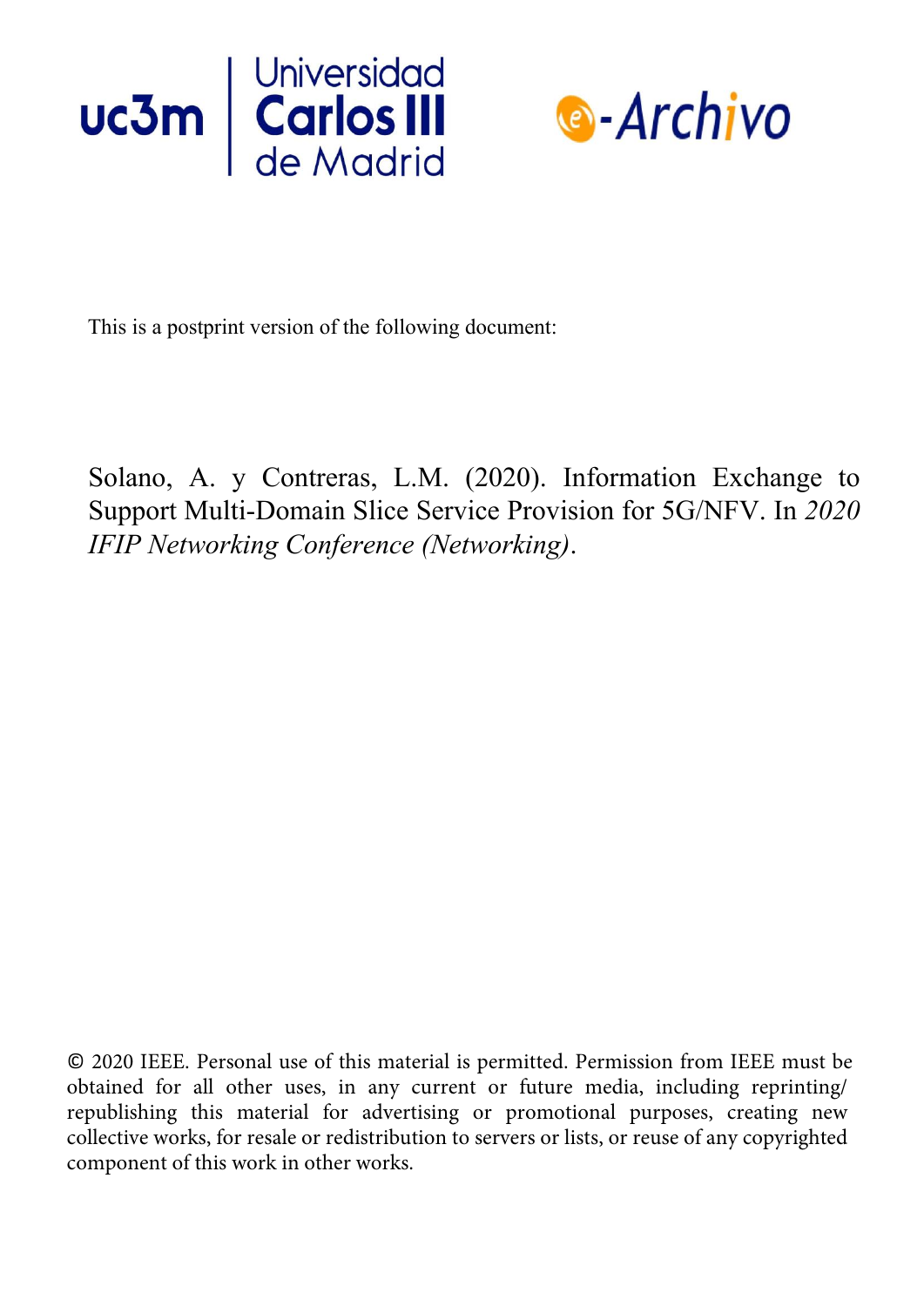# Information Exchange to Support Multi-Domain Slice Service Provision for 5G/NFV

Alberto Solano Transport & IP Networks Telefónica I+D / Global CTIO Unit Madrid, Spain

Abstract—Service providers will highly rely on network softwarization operational trends for addressing 5G verticals' market, leveraging on multi-domain cloud computing capabilities offered by different stakeholders. Consequently, multi-domain scenarios in which diverse providers form a federation will become more relevant for 5G and beyond. Due to the intrinsic limited footprint and infrastructure capacity offered by just a single provider, the progression towards these scenarios will require mechanisms to support an efficient orchestration of network slices over multi-provider assets. In this paper, we analyse the convenience of enabling timely exchange of information in terms of guaranteed latency and resource availability among various telecommunication providers participating in a federation to effectively ensure the deployment of 5G vertical services and reduce the service provision blocking probability.

Keywords—5G Vertical services; Federation; Network Slicing; Multi-Domain Service Provision.

# I. INTRODUCTION

Vertical customers are expected to fully exploit the capabilities of 5G networks through a more effective usage of the telecommunication providers' networks. The current approach to the exploitation of 5G networks consists in the dynamic instantiation of services that are logically composed by network functions, as enabled by network programmability and virtualization [1][2]. This is even fostered by the interconnection of 5G non-public or private networks, owned by the 5G verticals, to public networks, as the ones from operators [3][4]. The connectivity of those network functions, even spanning more than one administrative domain, provides a final communication service that is of interest for the vertical customer (e.g., media entertainment, driving assistance, eIndustry, etc.).

The deployment of network functions has been traditionally performed by means of monolithic boxes located at strategic Points of Presence (PoPs) within the telecommunication provider. Consequently, network functions have been tightly coupled to the telecommunication provider network topology, resulting in rigid service implementations. This fact has limited the fast introduction and delivery of new services due to the uncertainty about the future success of service offerings, as well as the evolution and scale of existing ones due to the static composition of services.

Vertical customers will require dynamic deployments with minimal operational impacts. Usually, vertical customers will follow a single contractor approach for serving their telecommunication needs, which basically means that the interaction will be direct with a unique service provider, acting as single-entry point for a service request. With such an

 Luis M. Contreras Transport & IP Networks Telefónica I+D / Global CTIO Unit Madrid, Spain

approach, the responsibility for the entire provision of the service in the footprints and locations where the final service is intended to be provided out of the private is left to such single contractor. Consequently, the entire responsibility related to managing the operation and maintenance of functions composing the end-to-end service as well as the underlying infrastructure is generally outsourced to the telecommunication provider (in the case the vertical operates its own private network there could be exceptions to this respect). Note that in this paper 5G vertical service and network slice are treated as equivalent terms.

Commonly, because of global telecommunication market fragmentation at local, regional and international levels, there will probably be a mismatch between the vertical and the telecommunication provider footprints. This forces the single contractor to reach agreements with other providers (e.g., municipalities, cloud providers, other operators, etc.) for complementing its offerings, resulting in the need of performing multi-domain orchestration of services. As a result, it will be necessary to implement intelligent means for deciding which of the network functions composing a service can be deployed within the domain of the single contractor, and what others can be implemented in other administrative domains. The motivations for such kind of decisions can be multiple:

- Limitations on the coverage provided by the telecommunication provider acting as contractor: for example, the previously mentioned footprint mismatch.
- Geographic restrictions that could impose the need of deploying functions in different domains: for instance, the need of ensuring some guaranteed latency.
- Geolocation aspects that could force the deployment of certain functions in certain domains. A case for this could be the restrictions for the diffusion of a given content because of property rights or privacy protection for data requiring to be stored in a given location.
- Optimization and efficiency in the overall usage of resources for a given service. For example, the minimization of bandwidth consumption by placing some content on infrastructures of third parties closer to the vertical premises.
- Specialization in the provision of certain functions: for instance, a given function particular to a specific provider, or the provision of Internet transit by a given carrier.

Accordingly, multi-domain orchestration is becoming an increasingly relevant topic in the industry [5][6]. Several technical implications are arising, requiring the need of defining highly interoperable solutions in order to reduce cost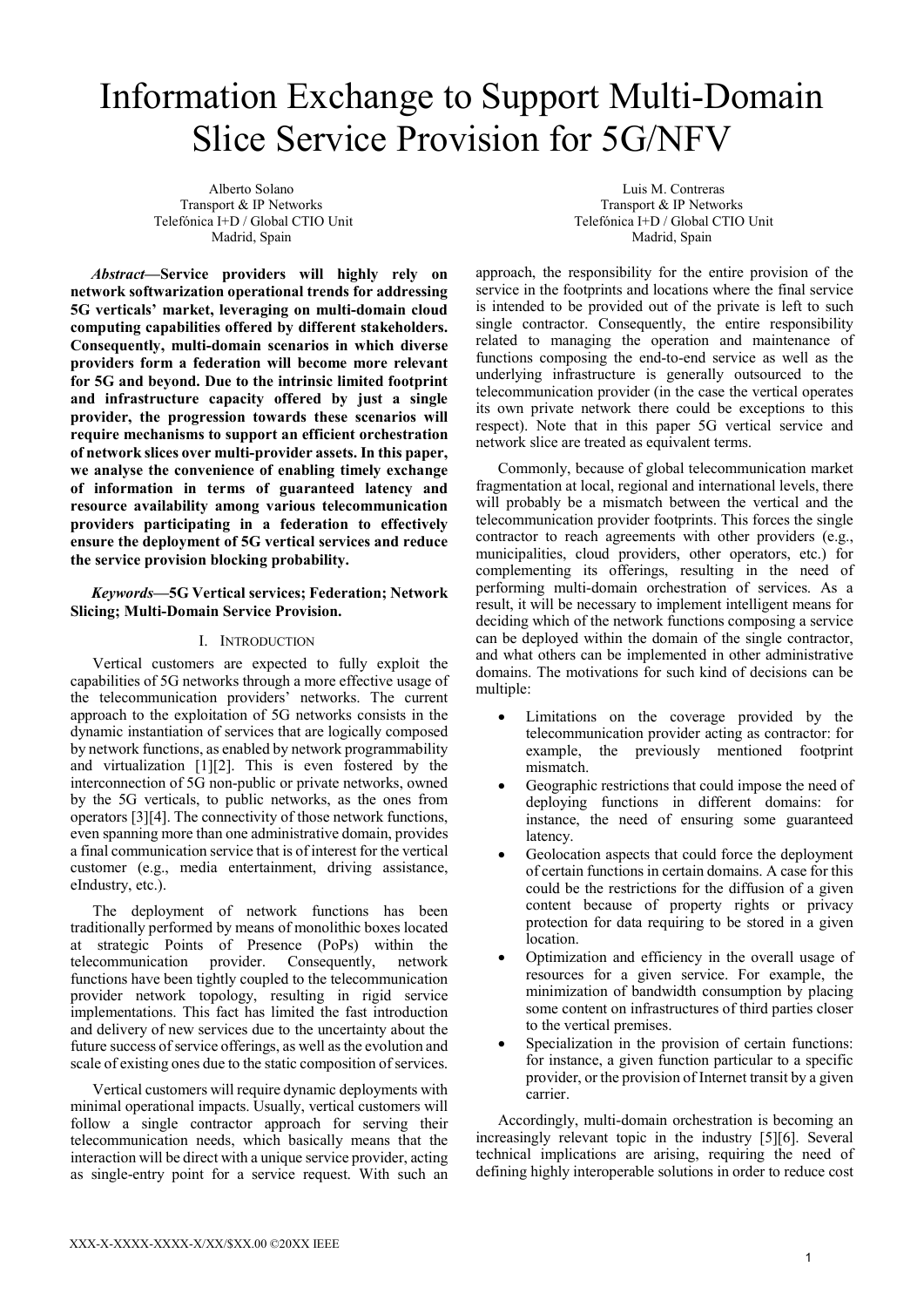of integration and ensure interoperability in these multiprovider scenarios. This problem is related with the distributed virtual network mapping problem across multiple provider domains (see the references to this aspect included in the survey in [7]).

This paper focuses on one of those technical implications, aiming at analysing the benefits of providing an exchange of information in terms of guaranteed latency and resource availability in different data centers in the various telecommunication providers participating in a federation. The objective of this exchange of information is to improve the ratio of finally deployed services at the cost of revealing some internal details of the providers participating in the federation, such as achievable latency and available resources. The main contributions of the paper are the analysis and simulation of the blocked number of services in a federation of providers with and without information exchange, and the proposition of how to populate such information among domains. Section II describes a 5G/NFV service provider environment supporting multi-domain orchestration at the service level. Section III details the information that is proposed to be shared between telecommunication providers participating in a federation for an effective end-to-end deployment of services. Section IV presents a case analysis by simulating the service blocking rate, depending on the level of information available between the administrative domains for the placement of network functions. Finally, Section V provides some concluding remarks and future lines of work.

# II. 5G/NFV MULTI-DOMAIN SERVICE PROVISON

5G/NFV is expected to create new opportunities for the multi-domain service provision provide through the use of network slicing, orchestration and federation [7].

Multi-domain network Slicing aims at accommodating different services over a multi-provider network infrastructure. From the 5G/NFV perspective, this infrastructure can be perceived as a collection of virtual resources that are used to deploy services. Thanks to the flexibility introduced by NFV, services can be divided into several Virtual Network Functions (VNFs) that can be deployed in a convenient manner throughout the collection of resources available, forming a network slice. These resources can be located in two different types of administrative domains:

- *Local domain*: Also known as the entry-domain. It refers to the telecommunication provider acting as single contractor of the vertical customer for its service deployment.
- Overflow domains: These domains complement the offerings of the local domain by federating to it. These domains will host the VNFs that are not deployed in the local domain due e.g. to the limited infrastructure that it owns or to any other constraint.

Service orchestration capabilities in the local domain coordinate the provision of services across domains by creating, managing and deploying network slices by considering the overall virtual resources in the federation.

When orchestrating services, each VNF can be considered as an atomic unit. That is, each VNF is taken as an integral set of resources and connectivity assets. When federating a service, defined as a composition of network functions, a partitioning of a network-graph is performed by assigning different service VNFs to distinct administrative domains, and allocating their supportive set of resources in a given datacentre. In order to keep VNF's atomicity, the set of resources for a given VNF cannot be partitioned but be allocated in the same datacentre.

# III. INFORMATION EXCHANGE FOR A MULTI-DOMAIN **SCENARIO**

This section deals with the exchange of information among administrative domains to produce better informed decisions at the time of allocating network functions across domains.

## A. Population of available resources and latency per domain

In a multi-domain scenario the local domain will interact with several different overflow domains to provide an efficient orchestration of network slices and to overcome the mismatch between 5G verticals' service expectations and entry provider owned resources.

In the approach here proposed, each overflow domain participating in the federation will advertise information about resources and latency towards the other participants in the federation. Thanks to populating such information, the local domain can decide which VNFs can be allocated to any of the overflow domains, if needed. However, if the local domain has not a priori information about guaranteed latency and resource availability, it could try to allocate a VNF to an overflow domain whose data centers do not fully comply with the VNF latency constrains or do not have enough available resources to deploy the VNF.

In case there is no exchange of information among administrative domains, the local domain can only rely on its own data centers and assume that a best effort approach will be taken by the overflow domains when orchestrating a multidomain network slice. That is, the VNFs that cannot be directly allocated in the local domain are passed over some overflow domain with the expectation of being deployed in such other domain. Eq. (1) describes the accounting of available resources at the time  $t$  when no information exchange is in place, which basically corresponds to the available resources in the local domain.

$$
R_t = \sum_{n=1}^{N} (C_{DC_n} - U_{t-1}), U_{t-1} < C_{DC_n} \tag{1}
$$

Where

- $R_t \in \mathbb{R}^+$  represents the available resources for federating allocating VNFs at the time  $t \in \mathbb{R}^+$ without communication support
- $C_{DC_n} \in \mathbb{R}^+$  corresponds to the maximum capacity of the local domain for  $n \in \mathbb{N}$  of  $N \in \mathbb{N}$  data centers that complies with the latency constraints of the service
- $U_{t-1} \in \mathbb{R}^+$  are the utilized resources at the time (t 1) ∈ ℕ.

In this situation, the overflow domains may deploy or not the allocated VNFs depending on their resources availability and the latency that they can provide, but that fact is unknown at the time of request from the local domain because of the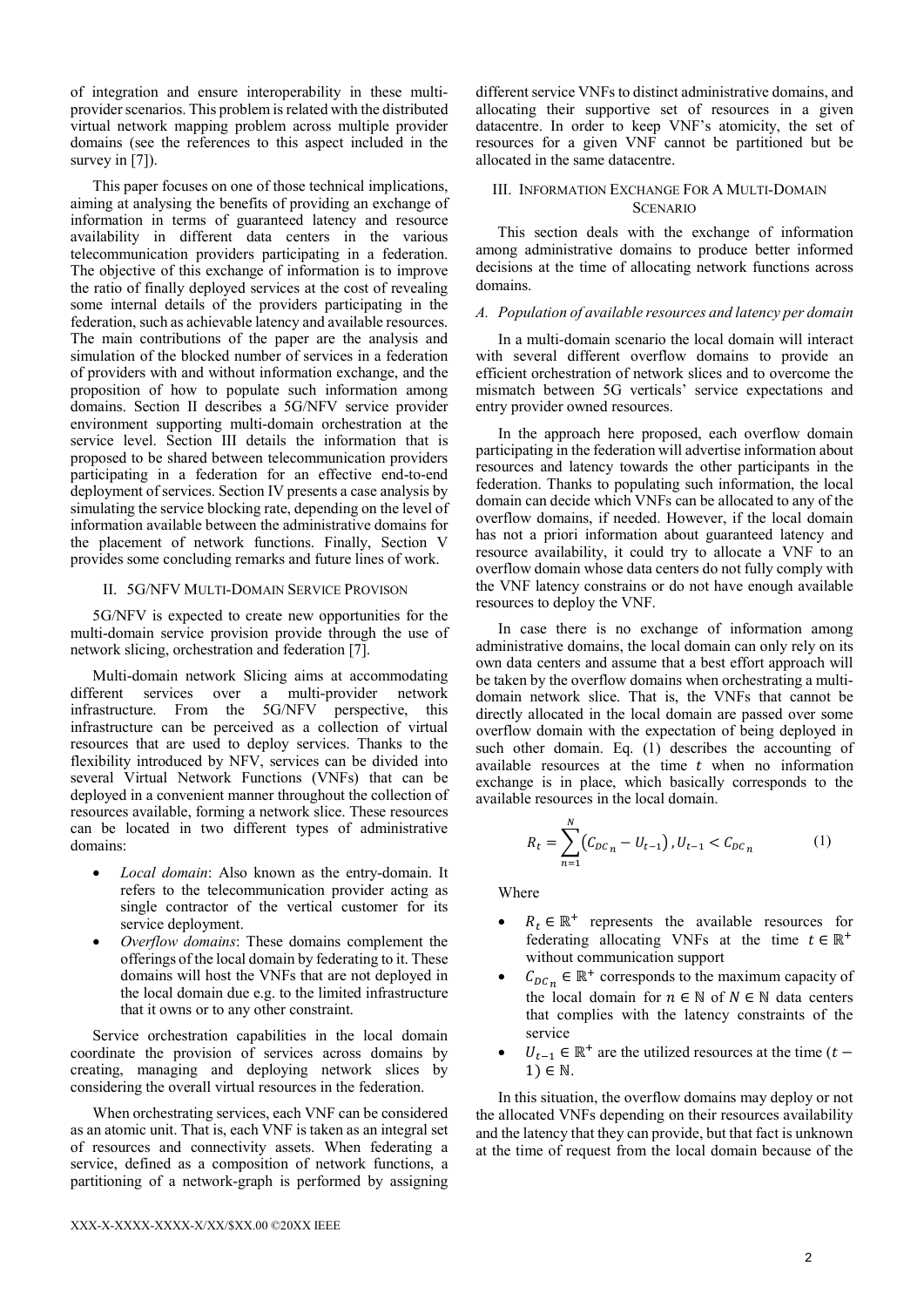lack of information. This case is represented by  $U_{t-1} \geq C_{DC_n}$ , i.e., there are no more resources available in the local domain.

 When introducing the exchange of information in terms of guaranteed latency and resource availability that the overflow domains can ensure, the local domain can perform informed decisions when passing over VNFs to other domains. The available resources in this case increases, as reflected in Eq. (2), because of the knowledge of the available resources of the overflow domains, which can be considered by the local domain on its decision process.

$$
R_{t} = \begin{cases} \sum_{k=1}^{K} \sum_{n=1}^{N_{k}} C_{DC_{n}}^{k} - R_{t-1}^{k}, U_{t-1}^{k} < C_{DC_{n}}^{k} \\ 0, \qquad U_{t-1}^{k} \ge C_{DC_{n}}^{k} \end{cases} \tag{2}
$$

Where K overflow domains containing  $N_k$  datacenters that complies with the latency constraints of the service are taken into consideration.

When there are no more resources available in the local or overflow domains, i.e.,  $U_{t-1}^k \ge C_{DC_n}^k$ , then the system cannot serve the request then blocking service provision.

## B. BGP protocol as support for the information exchange

The interconnection of different networks, each of them representing a different administrative domain (i.e., distinct Autonomous Systems managed by different providers), is commonly performed by leveraging on the Board Gateway Protocol (BGP) protocol [9].

BGP has a huge capability to scale and has undoubtedly contributed to the success of the Internet by facilitating a standardized manner of interconnecting networks. However, the network slice concept will intensively stress the network capabilities because of the dynamicity introduced in the deployment and lifetime of services [10]. This can be expected also to occur in the multi-domain environment. As a result BGP must count with new mechanisms to support them, together with some other aspects identified as evolutionary paths of the protocol [11].

Board Gateway Protocol Link-State (BGP-LS) [12] is the mechanism by which Interior Gateway Protocol (IGP) linkstate and traffic-engineering information is collected from the local domain and is shared with other domains using the BGP protocol. This is achieved by using a new Network Layer Reachability Information (NLRI) encoding format. NLRIs are used to advertise link, node, and prefix information in the form of parameters and attributes. It is defined as a set of Type/Length/Value (TLV) fields.

This paper proposes to define also as TLVs fields information related to guaranteed latency supported and resource availability, advertising that between the various telecommunication providers participating in a federation. This same approach has been taken in [13] to populate traffic engineering performance metrics such as link bandwidth or delay.

Table I presents the proposed values for the parameters to be exchanged between domains in a federation. The proposed parameters can be encoded as TLV fields and sent within each Link-State NLRI updates. As a result, and thanks to the BGP-LS protocol, all the telecommunication providers participating in the federation can receive up-to-date information about the

latency and availability that the datacentre of other providers in the federation can provide. This information is crucial to decide where to deploy the VNFs outside the local domain, avoiding blocked-service provision due to not fulfilling the latency contains or not having enough vacancy in the data centers of an overflow provider.

TABLE 1: PROPOSED VALUES

|                                 | <b>Type</b> | Length  | <b>Comment</b>                                                                 | <b>Reference</b><br>value                       |
|---------------------------------|-------------|---------|--------------------------------------------------------------------------------|-------------------------------------------------|
| Guaranteed<br>Latency           | int         | 24 bits | Max measured<br>link delay value<br>(in ms) over a<br>configurable<br>interval | Max<br>Unidirectional<br>Link Delay<br>[13][14] |
| <b>CPUs</b><br>availability     | int         | 32 bits | Number of<br>available virtual<br><b>CPUs</b>                                  | vmCurCpuNu<br>mber $[15]$                       |
| <b>RAM</b><br>availability      | int         | 32 bits | Memory size                                                                    | vmCurMem<br>[15]                                |
| <b>HDD Disk</b><br>availability | int         | 32 bits | Virtual storage<br>size                                                        | vmStorageAllo<br>catedSize [15]                 |

The following section proposes a case analysis on the service blocking probability that assess the previous equations and studies, with simulated data, how often a service is blocked when supporting or not the exchange of communication.

#### IV. CASE ANALYSIS: SERVICE BLOCKING PROBABILITY

This section describes a case analysis on service blocking probability with the aim of assessing the benefit of introducing the exchange of information between administrative domains for the provision of network slices.

## A. System structure definition

In order to set a simulation scenario for the case analysis, a system structure is first proposed. This system structure represents the interaction between the multiple stakeholders that interact with each other to provide services to tenants. It is composed by three modules that oversee different functions in the case analysis, as indicated in Figure 1.



The Demands Module generates the service demands (i.e., the vertical network slices) and takes care of the service characterization. The Service Module performs the partitioning of the network-graph for a given service by assigning VNFs to an overflow domain complying with the latency constrains, when no resources are left in the local domain. In addition, this module calculates the resources that are required from each domain to make the network slice deployment possible. Finally, the Resource Module takes care of allocating the required resources to the data centers of each domain.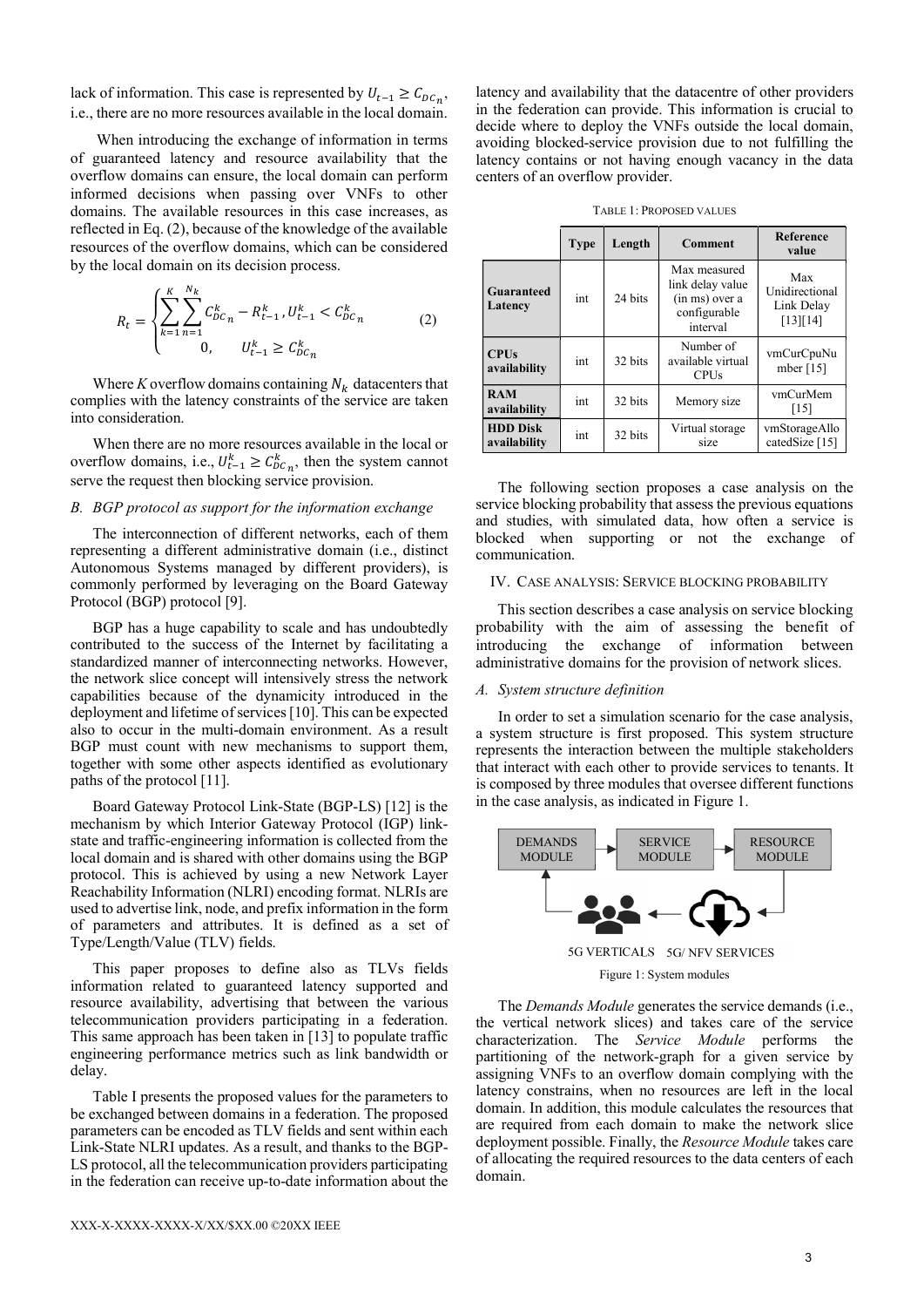# B. Case analysis scenario stakeholders definition

One possible scenario has been defined for illustration purposes. The case analysis scenario gathers three types of inputs: services or network slices (as requested by 5G verticals), data centers (for resources enabling the deployment of VNFs) and administrative domains (for telecommunication providers).

Services are defined by describing the VNFs in terms of computing capacity (CPU), memory (RAM), and storage (HDD) resources, as well as bandwidth and latency needs. In order to characterize the system behaviour, three different kind of services are considered, as indicated in Table 2.

|                  | <b>CPUs</b>     | <b>RAM</b><br>[GB] | <b>Disk</b><br>[GB] | <b>BW</b><br>[Gbps] | Latency<br>[ms] |
|------------------|-----------------|--------------------|---------------------|---------------------|-----------------|
| <b>Service 1</b> |                 |                    | D                   | B                   |                 |
| <b>Service 2</b> | 5C              | 5R                 | 5D                  | 5B                  | 5L              |
| <b>Service 3</b> | 10 <sup>C</sup> | 10R                | 10D                 | 10B                 | 10L             |

TABLE 2: NETWORK SLICE SERVICE PARAMETRIZATION

Data centers are defined according to their resource capacity in terms of CPUs, RAM, storage (HDD), bandwidth capacity and their guaranteed latency. Three data centers sizes are considered: small, medium and large. The three of them are defined as a function of the Service 1 parameters defined in Table 2.

Concerning the number of resources allocated to each of the data center types, Table 3 describes the characterization of each of them.

TABLE 3: DATA CENTER CHARACTERIZATION

|               | <b>CPUs</b> | <b>RAM</b><br>[GB] | <b>Disk</b><br>[GB] | <b>BW</b><br>[Gbps] | Latency<br>[ms] |
|---------------|-------------|--------------------|---------------------|---------------------|-----------------|
| <b>Small</b>  | 25C         | 25R                | 25D                 | 25B                 |                 |
| <b>Medium</b> | 50C         | 50 <sub>R</sub>    | 50 <sub>D</sub>     | 50 <sub>B</sub>     | 2L              |
| Large         | 300C        | 300R               | 300D                | 300B                | 5L              |

Concerning the number of domains in the federation, three of them are considered: the local domain plus two overflow domains. When deploying a service in an overflow domain, a latency increment of  $L$  ms is added to account the physical latency between domains, which has some implications in the consideration of data centres for the allocation of the VNFs, attending to the characterization in Table 2.

- Small datacentre. When federating a service in a small datacentre, the minimum latency that can be ensured is  $L + L = 2L$ . Therefore, Service 2 (2L  $\leq$ 5L) and Service 3 ( $2L \le 10L$ ) can be allocated to these data centers.
- Medium datacentre: When federating a service in a medium datacentre, the minimum latency that can be ensured is  $2L + L = 3L$ . Therefore, Service  $2(3L \leq$ 5*L*) and Service 3 ( $3L \le 10L$ ) can be allocated to one of these data centers, as well.
- Large datacentre. When federating a service in a large datacentre, the minimum latency that can be ensured is  $5L + L = 6L$ . Therefore, only Service 3  $(6L \le 10L)$  can be allocated to a large datacentre.

Accordingly, Service 1 can only be deployed in the local domain and this domain must have at least one small datacentre. Service 2 can be deployed in the local domain or in any overflow domain containing a small or medium datacentre. Ultimately, Service 3 can be deployed to any datacentre in any domain.

Finally, Table 4 presents the distribution of data centers considered in the analysis across the three proposed domains. The reduced number of data centers in Table 4 has been selected to force a service-blocking situation for both the local domain and the overflow domains, in order to compare the effectiveness of the information exchange. This serviceblocking occurs when a data center is fully occupied and cannot deploy any further VNF, then forcing the service (i.e., the network slice) to be blocked.

TABLE 4: NUMBER OF DATA CENTERS PER DOMAIN

|                          | <b>Small</b> | <b>Medium</b> | Large |
|--------------------------|--------------|---------------|-------|
| Local domain             |              |               |       |
| <b>Overflow domain 1</b> |              |               |       |
| Overflow domain 2        |              |               |       |

For all the domains, the allocation of VNFs to their data centers depends on three rules:

- First rule: On the assumption that the local domain complies with the latency and resource availability constrains, the VNFs are allocated to the local domain. The overflow domains remain unused.
- Second rule: When the first rule is not fulfilled, VNFs will be assigned to one of the overflow domains. Here we observe two possibilities depending on the use or not of the exchange of information proposed in this paper.
	- o Without information exchange: In this case the local domain is not aware of the state of the overflow domains and doesn't know in advance whether the VNFs that are intending to be federated could be deployed. One overflow domain will be randomly selected.
	- o With information exchange: In this case the local domain knows beforehand whether the VNFs that are intending to be federated could be deployed and exactly where can be deployed in the case it is possible.
- Third rule: In any case, either in local or overflow domain, the resources of a given data center are totally consumed before attempting to deploy VNFs in another datacentre of the same kind.

After applying the three rules, if it is not possible to deploy all the VNFs of a network slice, the service is reported as blocked. As described only technical constraints have been taken into consideration on the deployment decision (resource availability, performance, etc). Other constraints such as the deployment cost could be included, but are not in the scope of the paper.

# C. 5G Vertical service demand and lifetime definition

The definition of the 5G vertical service demand and duration is done in accordance with the values in Table 5.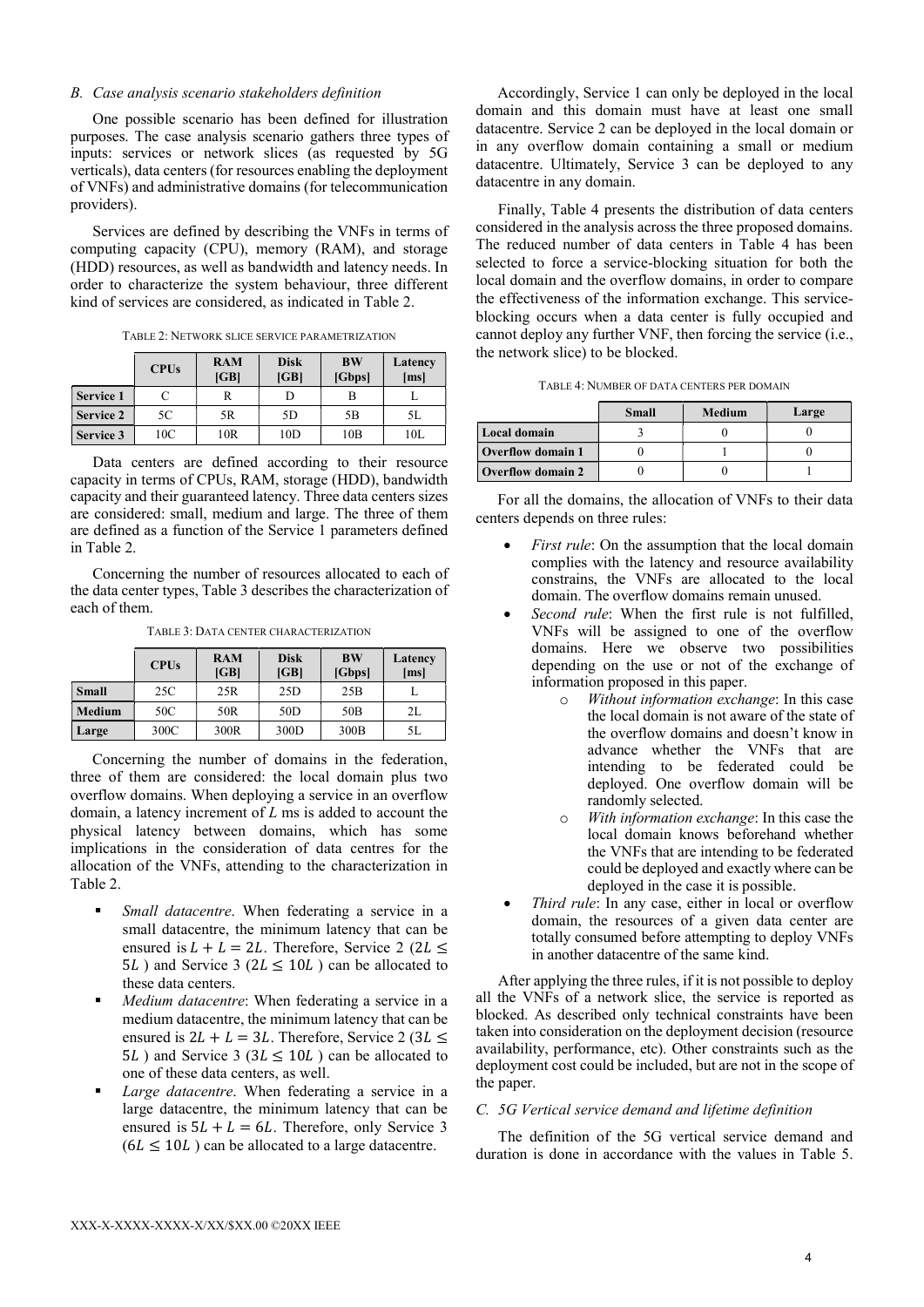There, the arrival rate and the lifetime for each of the services defined in Table 5 can be found.

|                  | <b>Arrival rate</b> | <b>Minimum</b><br>lifetime [H] | <b>Maximum</b><br>lifetime [H] | Mean<br>lifetime [H] |
|------------------|---------------------|--------------------------------|--------------------------------|----------------------|
| Service 1        | 10                  | 96                             | 240                            | 168                  |
| <b>Service 2</b> | 25                  | 18                             | 30                             | 24                   |
| Service 3        | 50                  | 0.5                            | 4.5                            | າ 5                  |

TABLE 5: SERVICE ARRIVAL RATE AND DURATION

Network slice request arrivals are characterized by a Poisson distribution. This probability distribution gives the probability of occurrence of events  $P(t; \lambda)$  in a fixed interval of time  $T$  (one year in this analysis) provided that these events occur with a known constant rate  $\lambda$  and with independency of the time  $t$  since the last event occurred, as indicated by Eq. (3) :

$$
P(t; \lambda) = \frac{e^{-\lambda} \cdot \lambda^t}{t!} \tag{3}
$$

where

- $\lambda \in \mathbb{R}^+$  is the frequency of service requests based on the type of service as proposed in Table 5.
- $t \in \mathbb{R}^+$  is the time of arrival.

Service lifetime is characterized by a truncated Gaussian distribution [16] to ensure that the lifetime values are distributed between the minimum and maximum lifetime values indicated in Table 5 for each of the services. It is characterized in Eq. (4) [17] with mean  $\mu$  and standard deviation  $\sigma^2$  that lies within the interval (a, b), with  $-\infty <$  $a \leq b < \infty$ .

$$
P(x; \mu, \sigma, a, b)
$$
\n
$$
= \begin{cases} \frac{\phi\left(\frac{x-\mu}{\sigma}\right)}{\sigma\left(\phi\left(\frac{b-\mu}{\sigma}\right) - \phi\left(\frac{a-\mu}{\sigma}\right)\right)} & a \leq x \leq b\\ 0 & \text{otherwise} \end{cases} (4)
$$

where

- $\mu \in \mathbb{R}^+$  is the mean which corresponds to the mean slice lifetime obtained from Table 5
- $\sigma^2 \in \mathbb{R}^+$  is the standard deviation which is set to 1 in order to ensure a small deviation from the mean.
- $\phi(\xi) = \frac{1}{\sqrt{2}}$  $rac{1}{\sqrt{2\pi}}e^{(-\frac{1}{2}\xi^2)}$  is the probability density function of the Gaussian distribution.
- $\Phi(\xi) = \frac{1}{2}$  $\frac{1}{2}(1 + \text{erf}\left(\frac{\xi}{\sqrt{2}}\right))$  is the probability density function of the cumulative Gaussian distribution.

## D. 5G/NFV Multi-Domain Service Provision analysis

The scenario setting described in the previous sections has served as baseline for running a simulation of the federation behaviour. This scenario tries to be as generic as possible, including for such a purpose three services that represent different resources' load as well as lifetime and arrival rate.. The simulation has been developed in MATLAB, by considering 10,900 events (i.e., service or network slice requests) generated during a one-year timeframe. Of those

events, 1,605 belong to Service 1, 3,595 to Service 2 and 5,700 to Service 3.

As it was stated in Section II, VNFs are considered an atomic unit. When a VNF of a service cannot be deployed, the entire service is not deployed, and it is accounted as a blocked service. This situation can occur due to two possible situations:

- 1. Latency constrains: Depending on the latency that each of the datacentre types can guarantee, and the incremental latency of L ms due to the fact of deploying the service in an overflow domain, the final latency could be greater than the minimum required latency for a given service. In this case, the service cannot be deployed.
- 2. Occupation constrains: When the previous constrains is overcome, the occupation constrains must be analysed. In order to deploy a VNF in a particular data center, it has to have enough resources for the deployment. Otherwise, the service is also blocked.

Figure 2 presents the cumulative blocked services for each of the service types in the case of exchanging and not exchanging latency and resource availability information among domains in the federation, during one year in the conditions described. Table 6 summarizes the absolute number of blocked services.



Figure 2: Cumulative blocked-services along simulated time per typoe of service

Because of the latency constrains defined for each kind of service, Service 1 cannot be essentially federated and as a consequence the results are the same in both cases. So the impacts of enabling information exchange among domains